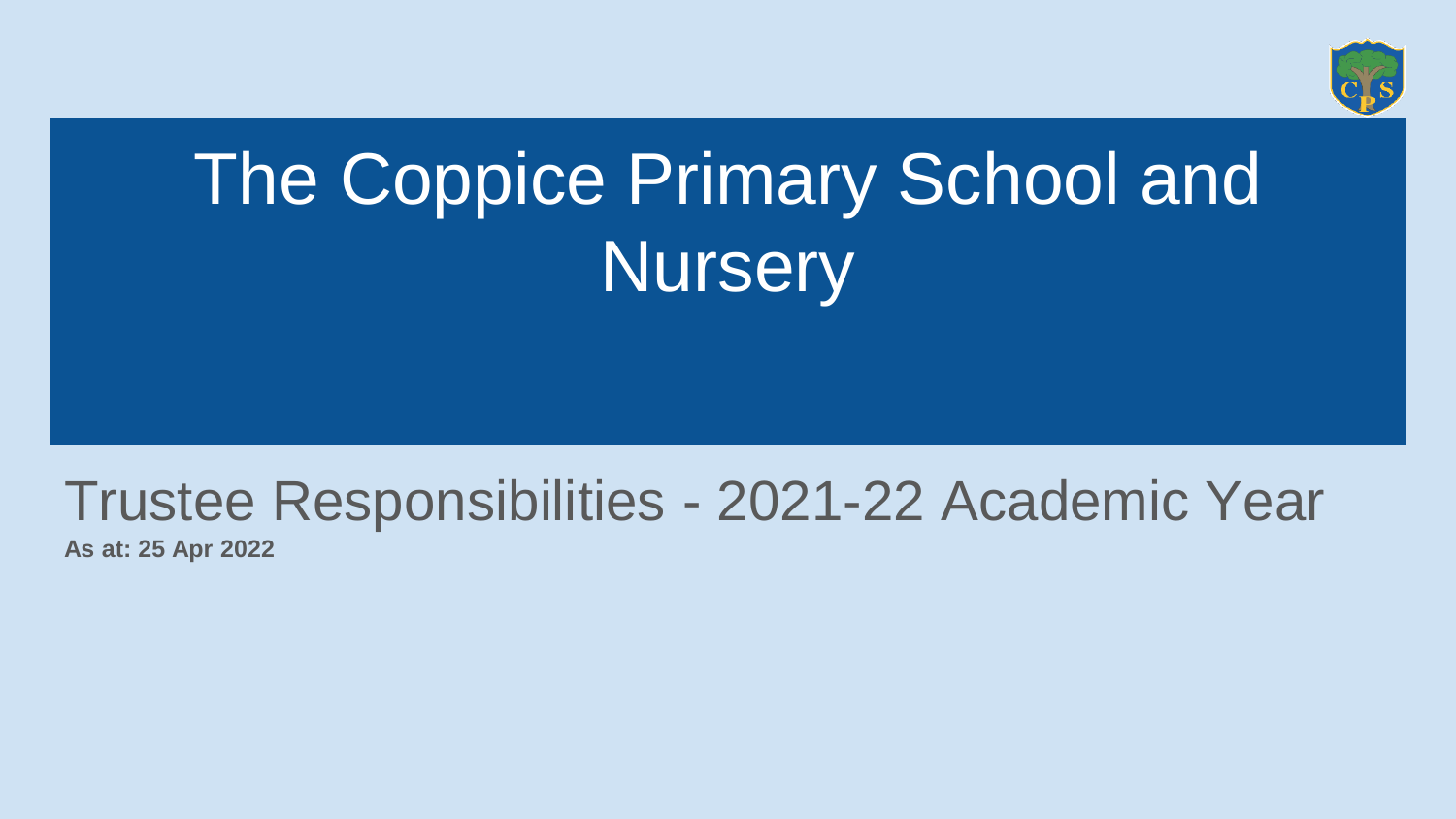#### Board of Trustees





**Mrs Kathryn Byng** Chair of the Board

*Co-opted Trustee*



**Mrs Clare Webster** Chief Financial **Officer** 

*Co-Opted Trustee*



**Mr David Monk**

*Co-opted Trustee*



**Mrs Kim Green** Vice-Chair

*Parent Trustee*















**Mr William Hutt**

Chief Accounting **Officer** 

*Headteacher*

| <b>Mrs Emma Hood</b>  |
|-----------------------|
| <b>Parent Trustee</b> |



*Parent Trustee*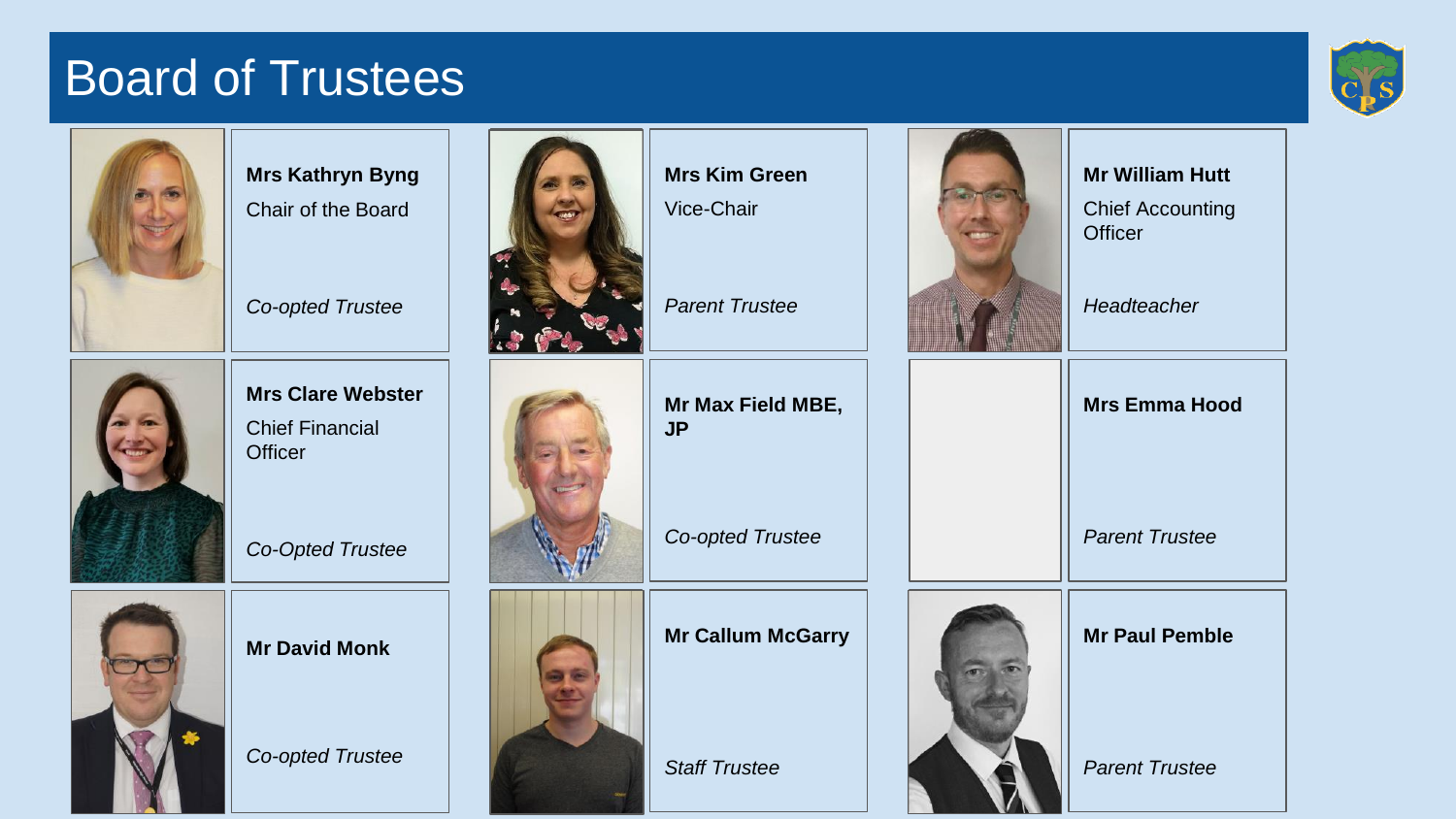## Board of Trustees (continued)





Note 1: Associate Trustees are not members of the Full Trustee Board and do not have voting rights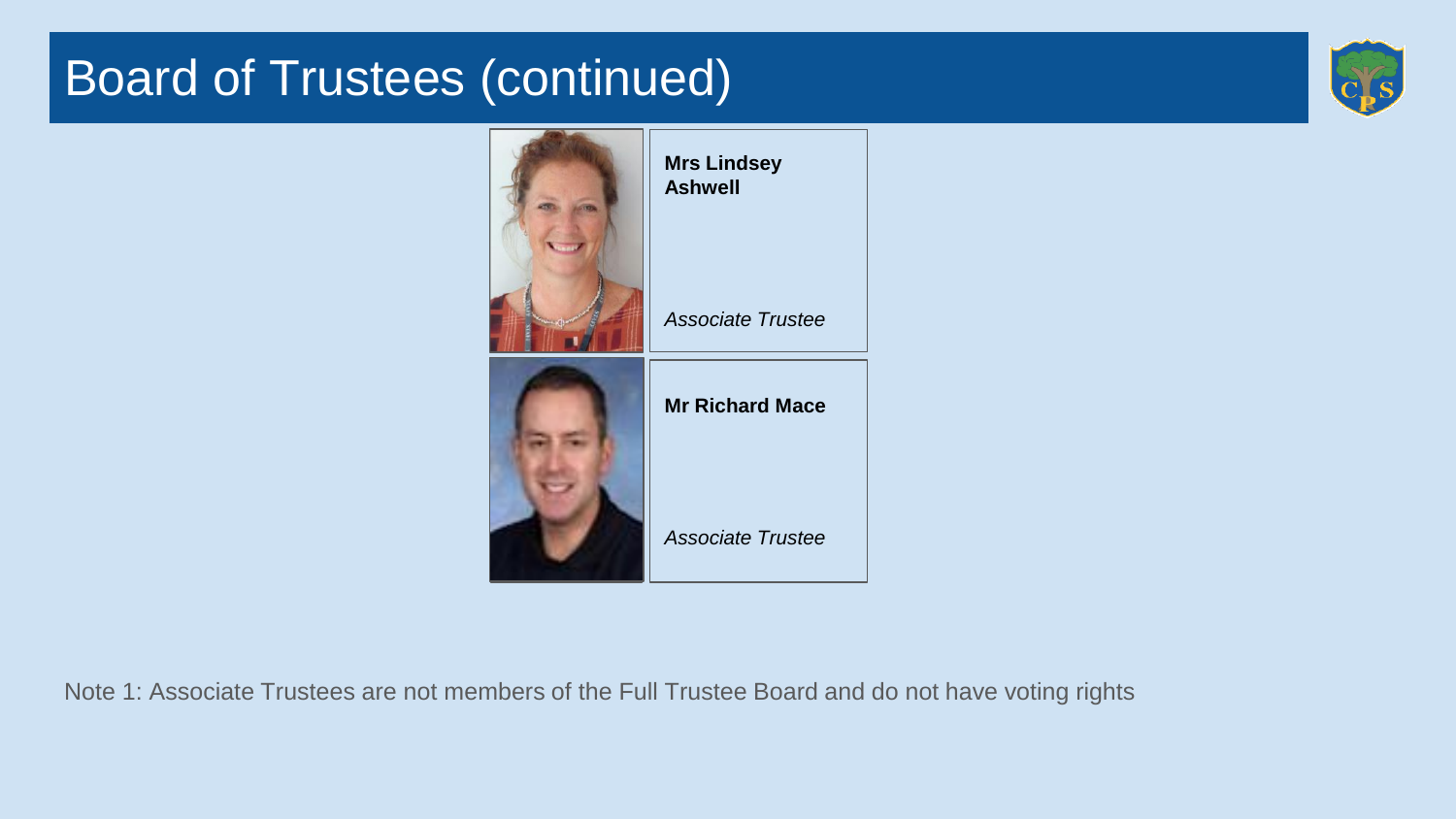| <b>Name</b>        | <b>Term Start</b> | <b>Term</b><br><b>End</b> | <b>PPF</b>   | <b>CUR</b> | <b>B&amp;G</b> | <b>Trustee Areas of Responsibility</b>                                                       |
|--------------------|-------------------|---------------------------|--------------|------------|----------------|----------------------------------------------------------------------------------------------|
| Mrs K. Byng        | Nov 2015          | Nov 2023                  | $\sqrt{}$    |            |                | Behaviour, Teaching & Learning, EYFS, Spanish, Safeguarding, Pupil<br>Premium & LAC, Nursery |
| Mrs K Green        | <b>Nov 2018</b>   | <b>Nov 2022</b>           | $\sqrt{ }$   | $\sqrt{}$  |                | Curriculum, Assessment, Reception Year Group                                                 |
| Mr W. Hutt         | Sep 2021          | $\blacksquare$            | Chair        |            | Chair          |                                                                                              |
| Mrs C. Webster     | Oct 2015          | Nov 2023                  | $\checkmark$ |            | $\sqrt{}$      | <b>Recovery Plan</b>                                                                         |
| Mr M. Field MBE JP | Nov 1978          | Nov 2023                  |              |            | $\sqrt{ }$     | P.E., PSHE, School Council, Recovery Plan, Forest School, Year Four                          |
| Mr C. McGarry      | Mar 2022          | Mar 2026                  |              | $\sqrt{}$  |                |                                                                                              |
| Mr D. Monk         | Jun 2021          | Jun 2025                  |              | $\sqrt{}$  |                | Wider Curriculum, English, History, Geography, Blended Learning, Year Six                    |
| Mrs E. Hood        | Nov 2019          | Nov 2023                  |              | $\sqrt{}$  |                | SEND, SLCN, Thrive, Blended Learning, Year One                                               |
| Mr P. Pemble       | Nov 2019          | Nov 2023                  |              | $\sqrt{}$  |                | Science, Year Three                                                                          |
| Mrs L. Ashwell     | Jun 2021          | $\blacksquare$            |              | Chair      |                |                                                                                              |
| Mr R. Mace         | Sep 2014          | $\blacksquare$            |              |            | $\checkmark$   |                                                                                              |